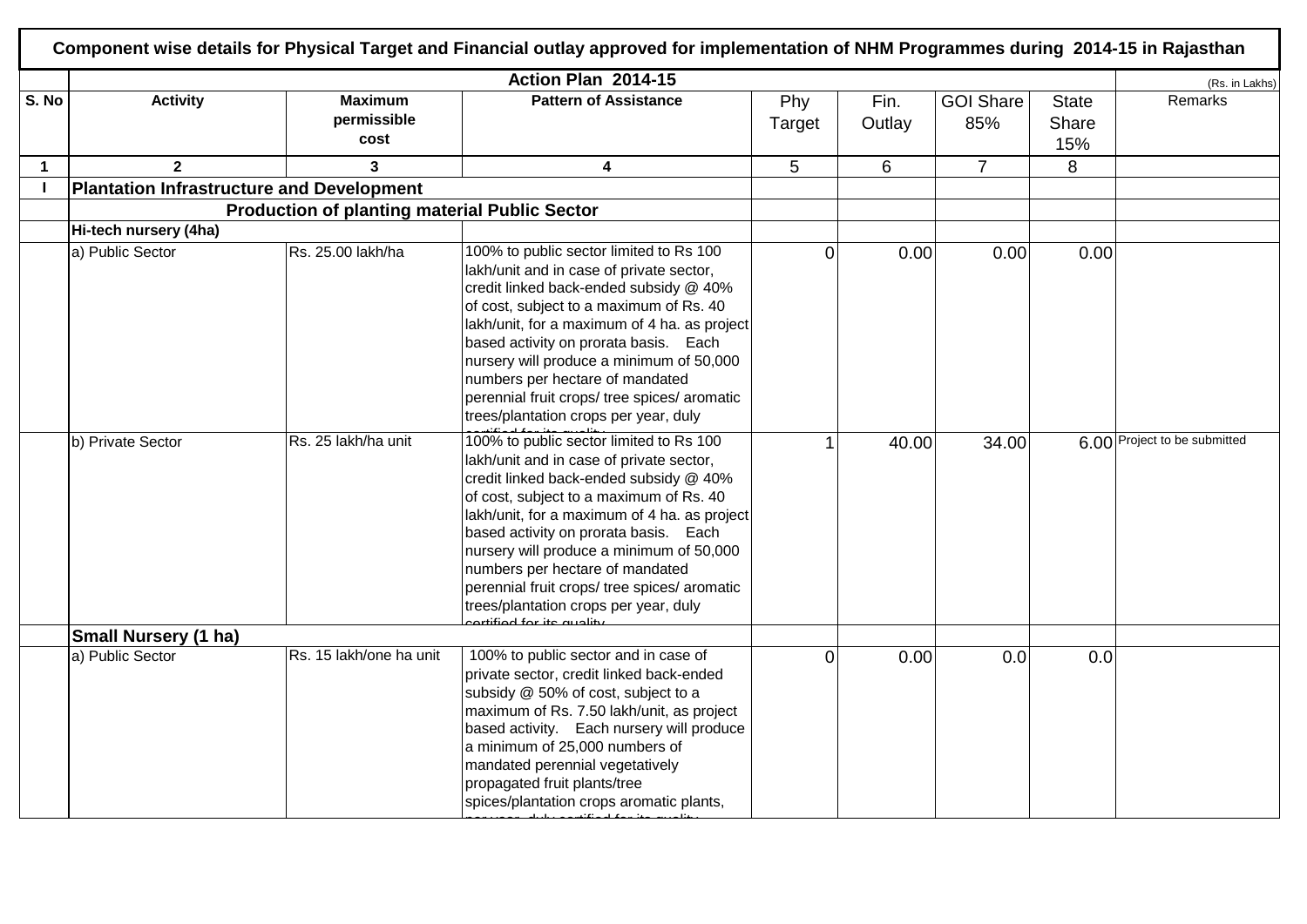|              | b) Private Sector                                                                 | Rs. 15 lakh/one ha unit                              | 100% to public sector and in case of<br>private sector, credit linked back-ended<br>subsidy of cost, subject to a maximum of<br>Rs. 7.50 lakh/unit, as project based<br>activity. Each nursery will produce a<br>minimum of 25,000 numbers of mandated<br>perennial vegetatively propagated fruit<br>plants/tree spices/plantation crops per<br>year, aromatic plants, duly certified for its | $\overline{2}$ | 15.00  | 12.75  |       | 2.25 Minutes of SLEC meeting to<br>be submitted along with<br>beneficiareis,<br>details<br>of<br>locaiton, bank loan etc to<br>facilitate release of funds. |
|--------------|-----------------------------------------------------------------------------------|------------------------------------------------------|-----------------------------------------------------------------------------------------------------------------------------------------------------------------------------------------------------------------------------------------------------------------------------------------------------------------------------------------------------------------------------------------------|----------------|--------|--------|-------|-------------------------------------------------------------------------------------------------------------------------------------------------------------|
|              | Seed infrastructure                                                               |                                                      | quality.                                                                                                                                                                                                                                                                                                                                                                                      |                |        |        |       |                                                                                                                                                             |
|              | a) Public sector                                                                  | Rs. 200.00 lakh                                      | 100% of cost                                                                                                                                                                                                                                                                                                                                                                                  | 0              | 0.00   | 0.00   | 0.00  |                                                                                                                                                             |
|              | b) Private sector                                                                 | Rs. 200.00 lakh                                      | 50% of cost                                                                                                                                                                                                                                                                                                                                                                                   | 6              | 600.00 | 510.00 | 90.00 |                                                                                                                                                             |
|              | Sub-total Planting material                                                       |                                                      |                                                                                                                                                                                                                                                                                                                                                                                               | 9.00           | 655.00 | 556.75 | 98.25 |                                                                                                                                                             |
| $\mathbf{2}$ |                                                                                   | <b>Establishment of new gardens / Area Expansion</b> |                                                                                                                                                                                                                                                                                                                                                                                               |                |        |        |       |                                                                                                                                                             |
|              |                                                                                   | maximum area of 4 ha per beneficiary)                | Fruit crops other than cost intensive crops using normal spacing (For a                                                                                                                                                                                                                                                                                                                       |                |        |        |       |                                                                                                                                                             |
|              | <b>Fruits - Perennials</b>                                                        |                                                      |                                                                                                                                                                                                                                                                                                                                                                                               |                |        |        |       |                                                                                                                                                             |
|              | vii) Papaya                                                                       |                                                      |                                                                                                                                                                                                                                                                                                                                                                                               |                |        |        |       |                                                                                                                                                             |
|              | a) Integrated package with drip<br>irrigation.                                    | Rs. 2.00 lakh/ha.                                    | Maximum of Rs. 0.80 lakh/ha (40% of the<br>cost) for meeting expenditure on planting<br>material, drip irrigation and cost of material<br>for INM/IPM, in 2 installments (75:25).                                                                                                                                                                                                             | 25             | 15.00  | 12.75  | 2.25  |                                                                                                                                                             |
|              | b) Without integration                                                            | Rs. 60,000/ha                                        | Maximum of Rs. 0.30 lakh/ha (50 % of<br>cost) for meeting the expenditure on<br>planting material and cost of INM/IPM in 2<br>installments (75:25).<br>For (a) and (b) above, in the case of NE<br>Himalayan States, TSP areas,<br>and<br>Andaman & Nicobar and Lakshadweep<br>Islands, assistance will be @ 50% of cost<br>in 2 installments (75:25).                                        | 60             | 13.50  | 11.48  | 2.03  |                                                                                                                                                             |
|              | Sub total                                                                         |                                                      |                                                                                                                                                                                                                                                                                                                                                                                               | 85             | 28.50  | 24.23  | 4.28  |                                                                                                                                                             |
|              | <b>Maintenance without Integration</b>                                            |                                                      |                                                                                                                                                                                                                                                                                                                                                                                               |                |        |        |       |                                                                                                                                                             |
|              | 1st Year                                                                          |                                                      |                                                                                                                                                                                                                                                                                                                                                                                               | $\Omega$       | 0.00   | 0.00   | 0.00  |                                                                                                                                                             |
|              | ix) High density planting (mango, guava, litchi, pomegranate, apple, citrus etc). |                                                      |                                                                                                                                                                                                                                                                                                                                                                                               |                |        |        |       |                                                                                                                                                             |
|              | a) Integrated package with drip<br>irrigation                                     | Rs. 1.50 lakh /ha                                    | Maximum of Rs. 0.60 lakh per ha. (40% of<br>cost) for meeting the expenditure on<br>planting material, cost of drip system,<br>INM/IPM, canopy management etc., in 3<br>installments of 60:20:20 subject to survival<br>rate of 75% in 2nd year and 90% in 3 $^{\text{rd}}$                                                                                                                   | 25             | 9.00   | 7.65   | 1.35  |                                                                                                                                                             |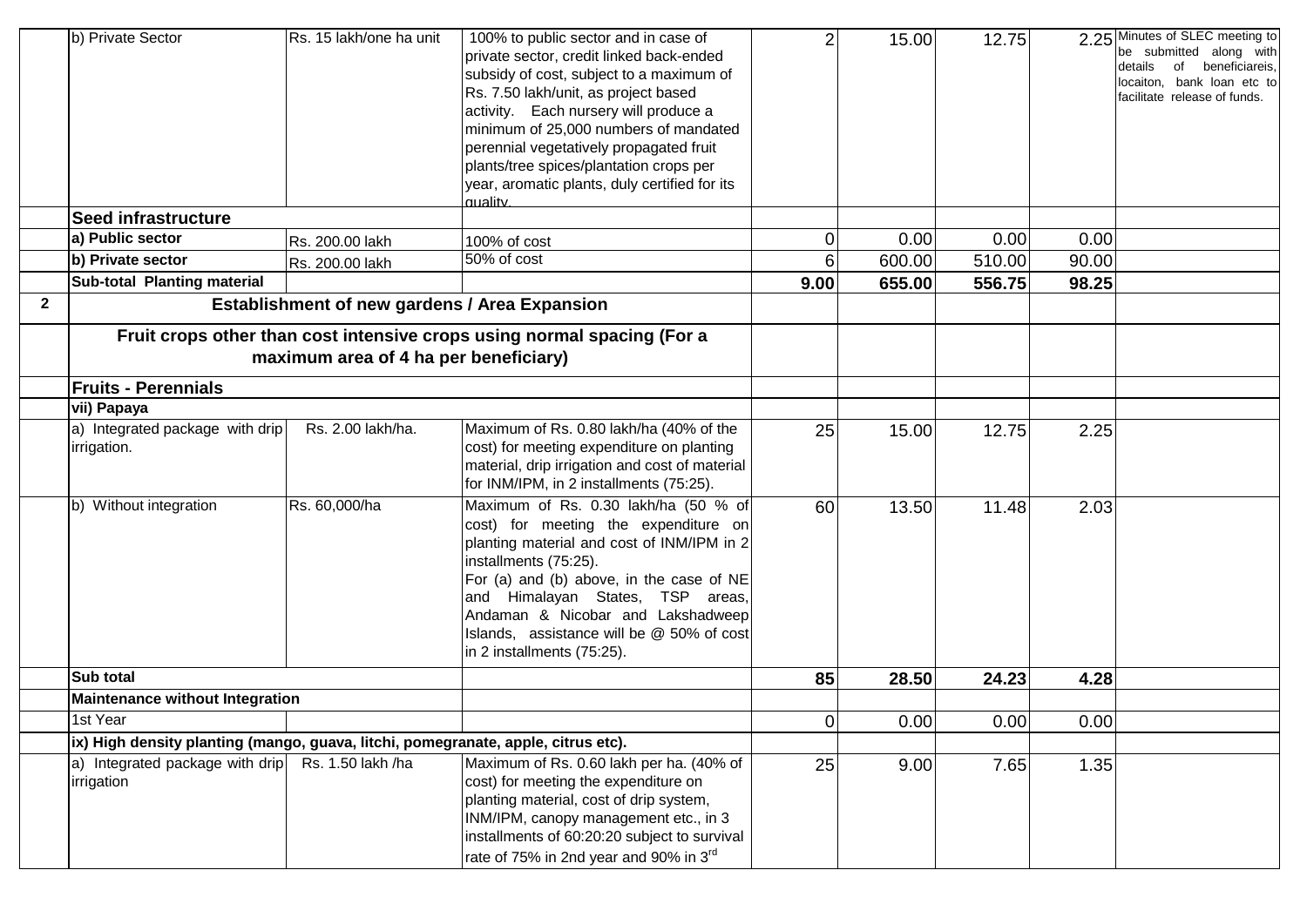|                         | b) Without Integration.                                              | Rs. 1.00 lakh/ha.                                    | Maximum of Rs. 0.40 lakh/ha (40% of the<br>cost) for meeting the expenditure on<br>planting material and cost of INM/IPM in 3<br>installments (60:20:20).<br>For (a) and (b) above, in the case of TSP<br>Nicobar<br>Andaman &<br>areas.<br>and<br>Lakshadweep Islands, assistance will be<br>@ 50% of cost in 3 installments of<br>60:20:20 subject to survival rate of 75% in<br>2nd year and 90% in 3rd year) | 125   | 30.00   | 25.50   | 4.50   |  |
|-------------------------|----------------------------------------------------------------------|------------------------------------------------------|------------------------------------------------------------------------------------------------------------------------------------------------------------------------------------------------------------------------------------------------------------------------------------------------------------------------------------------------------------------------------------------------------------------|-------|---------|---------|--------|--|
|                         | Sub total                                                            |                                                      |                                                                                                                                                                                                                                                                                                                                                                                                                  | 150   | 39.00   | 33.15   | 5.85   |  |
|                         | <b>Maintenance without Integration</b>                               |                                                      |                                                                                                                                                                                                                                                                                                                                                                                                                  |       |         | 0.00    | 0.00   |  |
|                         | 1st Year                                                             |                                                      |                                                                                                                                                                                                                                                                                                                                                                                                                  | 122   | 9.78    | 8.31    | 1.47   |  |
|                         | 2nd Year                                                             |                                                      |                                                                                                                                                                                                                                                                                                                                                                                                                  | 4174  | 333.92  | 283.83  | 50.09  |  |
|                         | Sub total maintenance                                                |                                                      |                                                                                                                                                                                                                                                                                                                                                                                                                  | 4296  | 343.70  | 292.14  | 51.55  |  |
|                         |                                                                      |                                                      |                                                                                                                                                                                                                                                                                                                                                                                                                  |       |         |         |        |  |
|                         | (b) Fruit crops other than cost intensive crops using normal spacing |                                                      |                                                                                                                                                                                                                                                                                                                                                                                                                  |       |         |         |        |  |
|                         | a) Integrated package with drip   Rs. 1.00 lakh/ha<br>irrigation     |                                                      | Maximum of Rs. 0.40 lakh/ ha. (40% of<br>cost) for meeting the expenditure on<br>planting material, cost of drip system,<br>INM/IPM, canopy management etc in 3<br>installments of 60:20:20 subject to survival<br>rate of 75% in 2nd year & 90% in 3rd year<br>for perennial crops and for non perennial<br>crops in 2 installments of 75:25.                                                                   | 368   | 88.26   | 75.02   | 13.24  |  |
|                         | b) Without Integration                                               | Rs. 60,000/ha                                        | Maximum of Rs. 0.30 lakh/ha (50 % of<br>cost) for meeting the expenditure on<br>planting material and cost of INM/IPM in 3<br>installments of 60:20:20.                                                                                                                                                                                                                                                          | 7113  | 1280.34 | 1088.29 | 192.05 |  |
|                         | Sub total                                                            |                                                      |                                                                                                                                                                                                                                                                                                                                                                                                                  | 7481  | 1368.60 | 1163.31 | 205.29 |  |
|                         | <b>Maintenance without Integration</b>                               |                                                      |                                                                                                                                                                                                                                                                                                                                                                                                                  |       |         |         |        |  |
|                         | 1st Year                                                             |                                                      |                                                                                                                                                                                                                                                                                                                                                                                                                  | 147   | 8.84    | 7.51    | 1.33   |  |
|                         | 2nd Year                                                             |                                                      |                                                                                                                                                                                                                                                                                                                                                                                                                  | 2416  | 144.97  | 123.22  | 21.75  |  |
|                         | Sub total maintenance                                                |                                                      |                                                                                                                                                                                                                                                                                                                                                                                                                  | 2563  | 153.81  | 130.74  | 23.07  |  |
|                         |                                                                      | Vegetable (For maximum area of 2 ha per beneficiary) |                                                                                                                                                                                                                                                                                                                                                                                                                  |       |         |         |        |  |
|                         | <b>Hybrid</b>                                                        | Rs.50,000/ha                                         | 40% of cost in general areas                                                                                                                                                                                                                                                                                                                                                                                     |       | 0.00    | 0.00    | 0.00   |  |
|                         | Sub-total                                                            |                                                      |                                                                                                                                                                                                                                                                                                                                                                                                                  | 0     | 0.00    | 0.00    | 0.00   |  |
| 3                       | Flowers (For a maximum of 2 ha per beneficiary)                      |                                                      |                                                                                                                                                                                                                                                                                                                                                                                                                  |       |         |         |        |  |
|                         | <b>Loose Flowers</b>                                                 |                                                      |                                                                                                                                                                                                                                                                                                                                                                                                                  |       |         |         |        |  |
|                         | Small & Marginal Farmers                                             | Rs. 40,000/ha                                        | 40% of cost                                                                                                                                                                                                                                                                                                                                                                                                      | 150.0 | 24.00   | 20.40   | 3.60   |  |
|                         | Other farmers                                                        | do                                                   | 25% of cost                                                                                                                                                                                                                                                                                                                                                                                                      | 0.0   | 0.00    | 0.00    | 0.00   |  |
|                         | <b>Sub-total flowers</b>                                             |                                                      |                                                                                                                                                                                                                                                                                                                                                                                                                  | 150.0 | 24.00   | 20.40   | 3.60   |  |
| $\overline{\mathbf{4}}$ | Spices (For a maximum area of 4 ha per beneficiary)                  |                                                      |                                                                                                                                                                                                                                                                                                                                                                                                                  |       |         |         |        |  |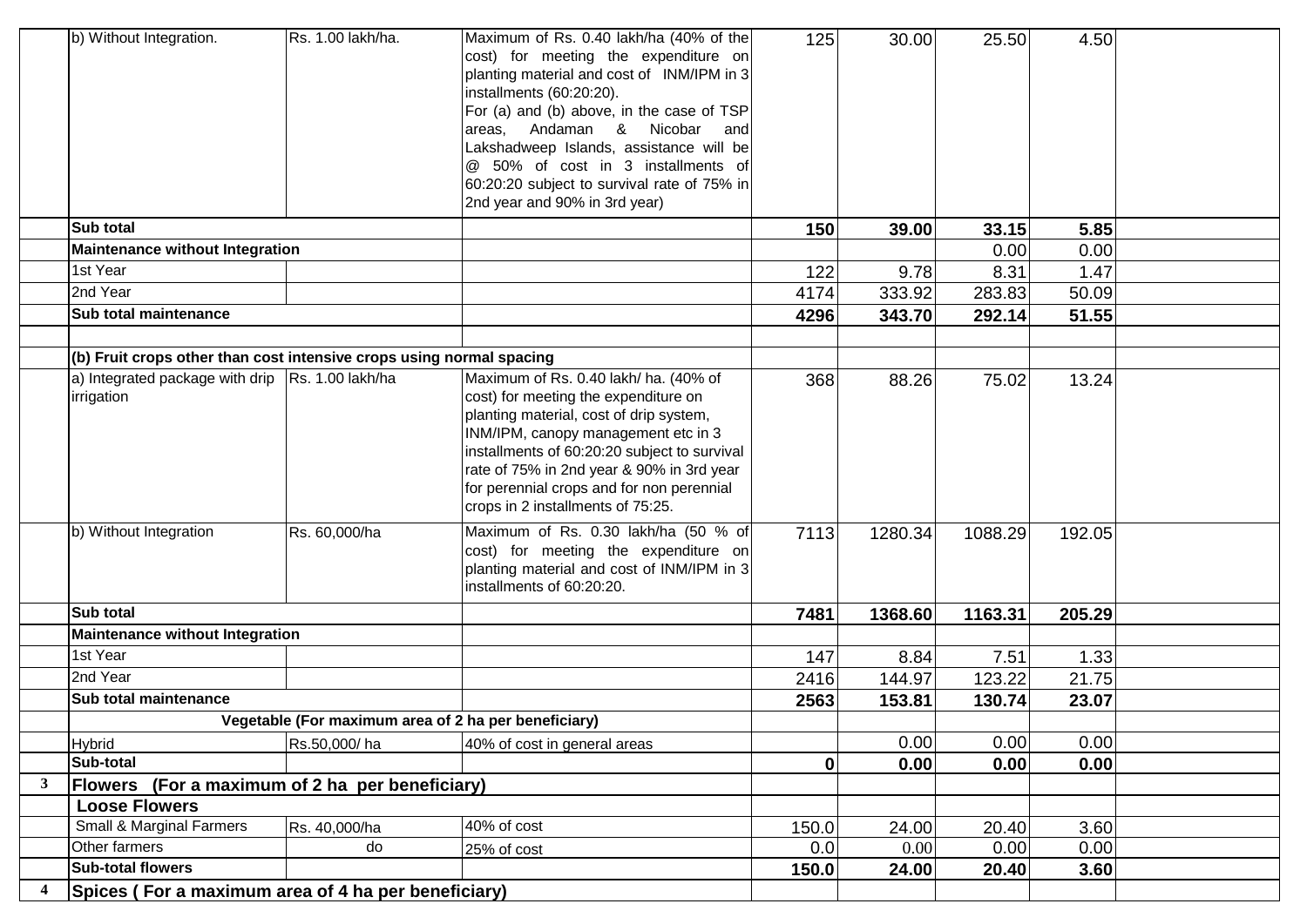|   | Seed spice and Rhizomatic<br>spices                                                                    | Rs.30,000/ha         | Maximum of Rs. 12,000/- per ha. (40% of<br>cost) for meeting the expenditure on<br>planting material and cost of material for<br>INM/IPM etc).                                                                                                                              | 1000 | 120.00  | 102.00  | 18.00  |                                                         |
|---|--------------------------------------------------------------------------------------------------------|----------------------|-----------------------------------------------------------------------------------------------------------------------------------------------------------------------------------------------------------------------------------------------------------------------------|------|---------|---------|--------|---------------------------------------------------------|
|   | <b>Perennial spices</b><br>(black pepper)                                                              | Rs. 50,000/ha        | Maximum of Rs. 20,000/- per ha (@40% of<br>cost) for meeting the expenditure on<br>planting material and cost of material for<br>INM/IPM etc.<br>For (i) and (ii) above, in the case of TSP<br>areas, Andaman and Lakshadweep<br>Islands, assistance will be @ 50% of cost. | 0    | 0.00    | 0.00    | 0.00   |                                                         |
|   | <b>Sub-total spices</b>                                                                                |                      |                                                                                                                                                                                                                                                                             | 1000 | 120.00  | 102.00  | 18.00  |                                                         |
|   | <b>Grand Total Area Expansion</b>                                                                      |                      |                                                                                                                                                                                                                                                                             | 8866 | 1580.10 | 1343.09 | 237.02 |                                                         |
|   | <b>Grand Total maintenance</b>                                                                         |                      |                                                                                                                                                                                                                                                                             | 6860 | 497.51  | 422.88  | 74.63  |                                                         |
|   | <b>Mushrooms</b>                                                                                       |                      |                                                                                                                                                                                                                                                                             |      |         |         |        |                                                         |
|   | <b>Production unit</b>                                                                                 |                      |                                                                                                                                                                                                                                                                             |      |         |         |        |                                                         |
|   | <b>Public Sector</b>                                                                                   | Rs. 20.00 lakh/ unit | 100% of the cost.                                                                                                                                                                                                                                                           |      | 0.00    | 0.00    | 0.00   |                                                         |
|   | <b>Private Sector</b>                                                                                  | Rs. 20.00 lakh/ unit | 40% of cost for private sector, for meeting<br>the expenditure on infrastructure, as credit<br>linked back ended subsidy.                                                                                                                                                   | 1.0  | 8.00    | 6.80    | 1.20   |                                                         |
|   | Spawn making unit                                                                                      |                      |                                                                                                                                                                                                                                                                             |      |         |         |        |                                                         |
|   | <b>Public Sector</b>                                                                                   | Rs. 15 lakh/ unit    | 100% of the cost.                                                                                                                                                                                                                                                           |      | 0.00    | 0.00    | 0.00   |                                                         |
|   | <b>Private Sector</b>                                                                                  | Rs. 15 lakh/ unit    | 40% of cost for private sector, for meeting<br>the expenditure on infrastructure, as credit<br>linked back ended subsidy.                                                                                                                                                   | 1.0  | 6.00    | 5.10    | 0.90   |                                                         |
|   | <b>Compost making unit</b>                                                                             |                      |                                                                                                                                                                                                                                                                             |      |         |         |        |                                                         |
|   | <b>Public Sector</b>                                                                                   | Rs. 20.00 lakh/ unit | 100% of the cost.                                                                                                                                                                                                                                                           |      | 0.00    | 0.00    | 0.00   |                                                         |
|   | <b>Private Sector</b>                                                                                  | Rs. 20.00 lakh/ unit | 40% of cost for private sector, for meeting<br>the expenditure on infrastructure, as credit<br>linked back ended subsidy.                                                                                                                                                   | 1.0  | 8.00    | 6.80    | 1.20   |                                                         |
|   | <b>Sub-total mushrooms</b>                                                                             |                      |                                                                                                                                                                                                                                                                             | 3.00 | 22.00   | 18.70   | 3.30   |                                                         |
| 5 | Rejuvenation/ replacement of  Rs. 40,000/ha<br>senile plantation including<br>Canopy management. Mango |                      | 50% of the total cost subject to a<br>maximum of Rs. 20,000/ha limited to<br>two ha per beneficiary.                                                                                                                                                                        | 2747 | 549.40  | 466.99  |        | 82.41 To be implemented as per<br>guidelines circulated |
|   | Sub-total                                                                                              |                      |                                                                                                                                                                                                                                                                             | 2747 | 549.40  | 466.99  | 82.41  |                                                         |
|   | <b>Creation of Water resources</b>                                                                     |                      |                                                                                                                                                                                                                                                                             |      |         |         |        |                                                         |
|   | <b>Community tanks</b>                                                                                 |                      |                                                                                                                                                                                                                                                                             |      |         |         |        |                                                         |
|   |                                                                                                        |                      | i) Community tanks/on farm ponds/on farm water reservoirs with use of<br>plastic/RCC lining - (10 ha. of command area, with pond size of 100m x 100m x                                                                                                                      |      |         |         |        |                                                         |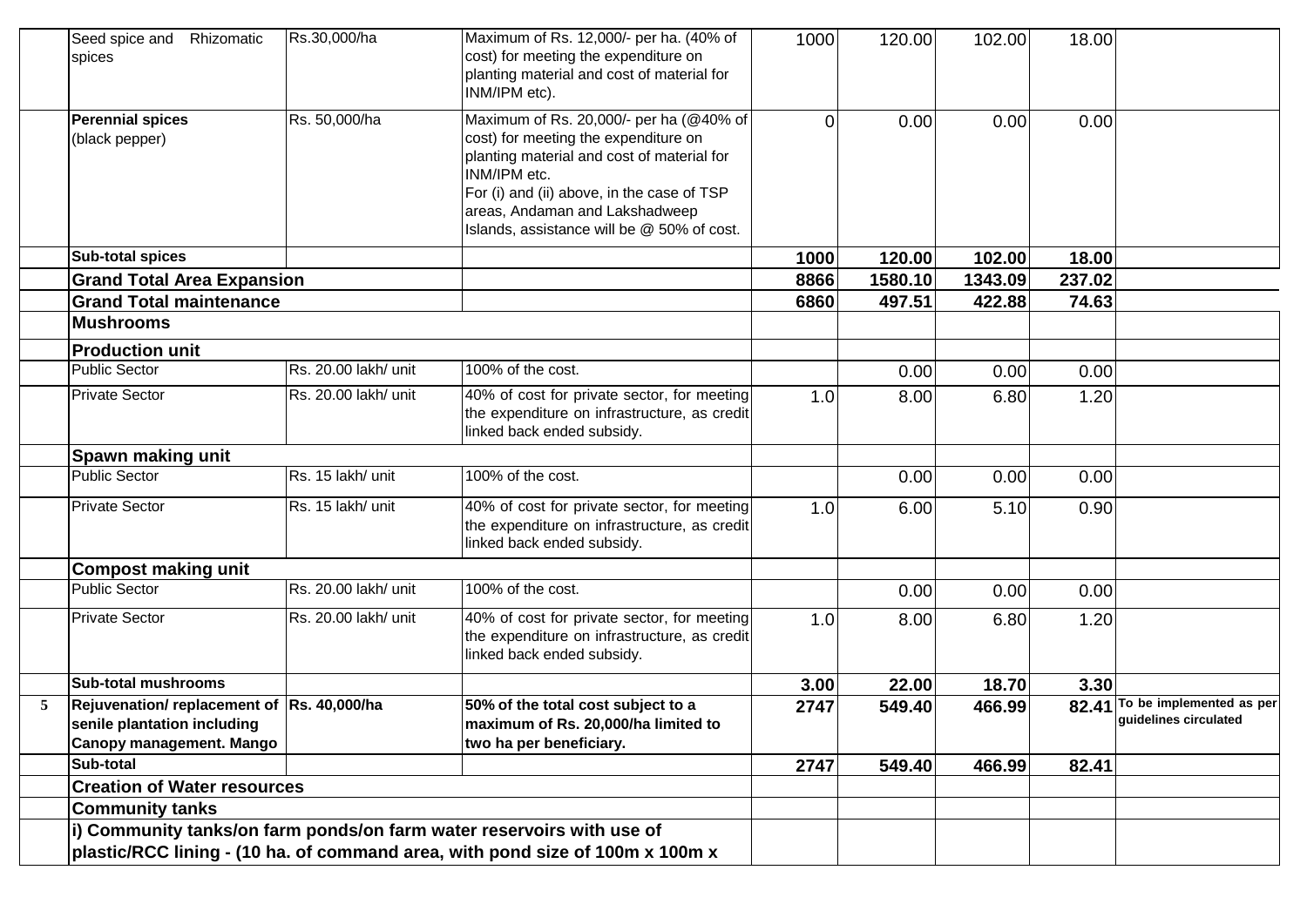|   | plastic/RCC lining              | Community tanks/on farm ponds/on farm water reservoirs with use of |                                                                                           |       |         |         |        |                                                                                         |
|---|---------------------------------|--------------------------------------------------------------------|-------------------------------------------------------------------------------------------|-------|---------|---------|--------|-----------------------------------------------------------------------------------------|
|   | Plain areas                     | Rs. 20.00 lakh in plain<br>areas                                   | 100% of cost for 10 ha command                                                            |       | 0.0     | 0.0     | 0.0    |                                                                                         |
|   | Hilly areas.                    | areas.                                                             | Rs. 25 lakh/ unit for Hilly 100% of cost for 10 ha command                                | 50    | 1250.00 | 1062.50 | 187.50 |                                                                                         |
|   |                                 |                                                                    | ii) Water harvesting system for individuals- for storage of water in 20mx20mx3m           |       |         |         |        |                                                                                         |
|   | Plain areas                     | areas and                                                          | Rs. 1.50 lakh/unit in plain 50% of cost. Maintenance to be ensured<br>by the beneficiary. |       | 0.0     | 0.0     | 0.0    |                                                                                         |
|   | Hilly areas.                    | areas                                                              | Rs. 1.80 lakh/unit in hilly 50% of cost. Maintenance to be ensured<br>by the beneficiary. | 125   | 112.50  | 95.63   | 16.88  |                                                                                         |
|   | Sub-total                       |                                                                    |                                                                                           | 175   | 1362.50 | 1158.1  | 204.4  |                                                                                         |
| 5 |                                 | <b>Protected cultivation</b>                                       |                                                                                           |       |         |         |        |                                                                                         |
|   | a) Green House structure        |                                                                    |                                                                                           |       |         |         |        |                                                                                         |
|   | Fan & Pad system                | area 500 Sq. m)                                                    | Rs. 1650/Sq.m (up to 50% of cost for a maximum area of 4000<br>sq. m per beneficiary.     |       | 0.00    | 0.00    |        | 0.00 Minutes of SLEC meeting to<br>be submitted along with<br>details of beneficiareis, |
|   | Fan & Pad system                | Sq.m up to 1008 Sqm)                                               | Rs. 1465/Sq. m $(>500 50\%$ of cost for a maximum area of 4000<br>sq. m per beneficiary.  |       | 0.00    | 0.00    | 0.00   |                                                                                         |
|   | Fan & Pad system                | Sq. m up to 2080 Sq.m) $\vert$ sq. m per beneficiary.              | Rs. 1420/Sq. m (>1008 50% of cost for a maximum area of 4000                              | 0.60  | 42.60   | 36.21   | 6.39   |                                                                                         |
|   | Fan & Pad system                | Sq. m upto 4000 Sq.m)                                              | Rs. 1400/Sq. m (>2080 50% of cost for a maximum area of 4000<br>sq. m per beneficiary.    | 0.80  | 56.00   | 47.60   | 8.40   |                                                                                         |
|   | (b) Naturally ventilated system |                                                                    |                                                                                           |       |         |         |        |                                                                                         |
|   | (i) Tubular structur            | Rs.1060/Sq.m                                                       | 50% of the cost limited to 4000 Sq.m per<br>beneficiary.                                  |       | 0.00    | 0.00    | 0.00   |                                                                                         |
|   | (i) Tubular structur            | Rs. 935/Sq.m (>500 Sq.<br>m up to 1008 Sq. m)                      | 50% of the cost limited to 4000 Sq.m per<br>beneficiary.                                  | 1.00  | 46.75   | 39.74   | 7.01   |                                                                                         |
|   | (i) Tubular structur            | Rs. 890/Sq. m (>1008<br>Sq.m up to 2080 Sq. m)                     | 50% of the cost limited to 4000 Sq.m per<br>beneficiary.                                  | 3.00  | 133.50  | 113.48  | 20.03  |                                                                                         |
|   | (i) Tubular structur            | m up to 4000 Sq. m)                                                | Rs. 844/Sq. m (>2080 Sq. 50% of the cost limited to 4000 Sq.m per<br>beneficiary.         | 26.00 | 1097.20 | 932.62  | 164.58 |                                                                                         |
|   | c) Plastic Mulching             |                                                                    |                                                                                           |       |         |         |        |                                                                                         |
|   | <b>Plastic Mulching</b>         | Rs. 32,000/ha                                                      | 50% of the total cost limited to 2 ha per<br>beneficiary.                                 | 1050  | 168.00  | 142.80  | 25.20  |                                                                                         |
|   | <b>Plastic Mulching</b>         | Rs. 36,800/ha for hilly<br>areas                                   | 50% of the total cost limited to 2 ha per<br>beneficiary.                                 |       | 0.00    | 0.00    | 0.00   |                                                                                         |
|   | d) Shade Net House              |                                                                    |                                                                                           |       |         |         |        |                                                                                         |
|   | i) Tubular structure            | Rs. 710/Sq.m                                                       | 50% of cost limited to 4000 Sq.m per<br>beneficiary.                                      | 10.00 | 355.00  | 301.75  | 53.25  |                                                                                         |
|   | <b>Plastic Tunnels</b>          | Rs. 60/Sq.m                                                        | 50% of cost limited 1000 sq. m per<br>beneficiary.                                        | 150   | 450.00  | 382.50  | 67.50  |                                                                                         |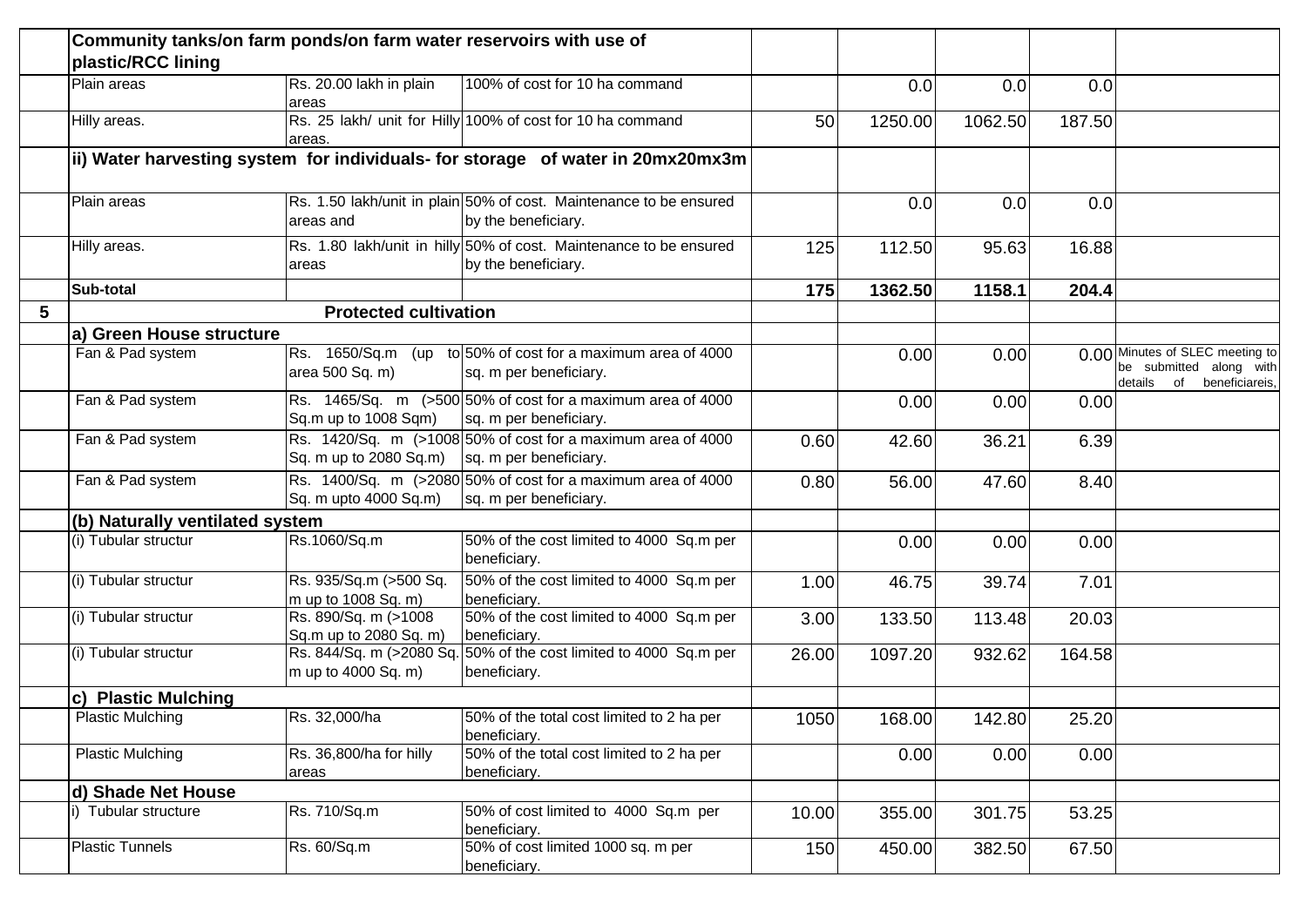|    | <b>Plastic Tunnels</b>                                  | Rs.75/Sq.m for hilly | 50% of cost limited 1000 sq. m per                                           |                | 0.00    | 0.00    | 0.00   |                                                       |
|----|---------------------------------------------------------|----------------------|------------------------------------------------------------------------------|----------------|---------|---------|--------|-------------------------------------------------------|
|    |                                                         | areas.               | beneficiary.                                                                 |                |         |         |        |                                                       |
|    | Walk in tunnels                                         | Rs. 600/ Sq.m        | 50% of the cost limited to 4000 sq.m.                                        |                | 0.00    | 0.00    | 0.00   |                                                       |
|    |                                                         |                      | (each unit not to exceed 800 Sq. m per                                       |                |         |         |        |                                                       |
|    |                                                         | Rs.35/- per Sq.m     | beneficiary).                                                                |                |         |         |        |                                                       |
|    | e) Anti Bird/Anti Hail Nets                             |                      | 50% of cost limited to 5000 Sq.m per<br>beneficiary.                         | 5              | 8.75    | 7.44    | 1.31   |                                                       |
|    | f) Cost of planting material &                          | Rs.140/Sq. m         | 50% of cost limited to 4000 Sq.m per                                         | 5 <sup>1</sup> | 35.00   | 29.75   | 5.25   |                                                       |
|    | cultivation of high value                               |                      | beneficiary.                                                                 |                |         |         |        |                                                       |
|    | vegetables grown in poly                                |                      |                                                                              |                |         |         |        |                                                       |
|    | house                                                   |                      |                                                                              |                |         |         |        |                                                       |
|    | g) Cost of planting material &                          | Rs. 700/Sq.m         | 50% of cost limited to 4000 Sq. m per                                        | $\overline{0}$ | 0.00    | 0.00    | 0.00   |                                                       |
|    | cultivation of Orchid &                                 |                      | beneficiary.                                                                 |                |         |         |        |                                                       |
|    | Anthurium under poly                                    |                      |                                                                              |                |         |         |        |                                                       |
|    | house/shade net house.                                  |                      |                                                                              |                |         |         |        |                                                       |
|    | h) Cost of planting material &                          | Rs. 610/Sq.m         | 50% of cost limited to 4000 Sq. m per                                        | 4              | 122.00  | 103.70  | 18.30  |                                                       |
|    | cultivation of Carnation &                              |                      | beneficiary.                                                                 |                |         |         |        |                                                       |
|    | Gerbera under poly                                      |                      |                                                                              |                |         |         |        |                                                       |
|    | house/shade net house.                                  |                      |                                                                              |                |         |         |        |                                                       |
|    | i) Cost of planting material &                          | Rs. 426/Sq.m         | 50% of cost limited to 4000 Sq. m per                                        | 3 <sup>1</sup> | 63.90   | 54.32   | 9.59   |                                                       |
|    | cultivation of Rose and lilum                           |                      | beneficiary.                                                                 |                |         |         |        |                                                       |
|    | under poly house/shade net                              |                      |                                                                              |                |         |         |        |                                                       |
|    |                                                         |                      |                                                                              |                |         |         |        |                                                       |
|    | house                                                   |                      |                                                                              |                |         |         |        |                                                       |
|    | Sub-total protected cultivation                         |                      |                                                                              | 1258.40        | 2578.70 | 2191.90 | 386.81 |                                                       |
| -6 |                                                         |                      | Promotion of Integrated Nutrient Management(INM)/ Integrated Pest Management |                |         |         |        |                                                       |
|    | Promotion of IPM                                        | Rs. 4000/ha          |                                                                              | 3000           | 36.00   | 30.60   |        | 5.40 To be need based and taken                       |
|    |                                                         |                      | 30% of cost subject to a maximum of Rs                                       |                |         |         |        | up after identifying problem<br>of pest / disease and |
|    |                                                         |                      | 1200/ha limited to 4.00 ha/ beneficiary.                                     |                |         |         |        | nutrient deficiency.                                  |
|    | Sub-total INM / IPM                                     |                      |                                                                              | 3000           | 36.00   | 30.60   | 5.40   |                                                       |
|    | <b>Adoption Organic Farming</b>                         |                      |                                                                              |                |         |         |        |                                                       |
|    | (i) Adoption of Organic Farming. Rs. 20,000/ha          |                      | 50% of cost limited to Rs.10000/ha for a                                     | 500            | 50.00   | 42.50   |        | 7.50 Project to be submitted                          |
|    | 1st Year (ha)                                           |                      | maximum area of 4 ha. per beneficiary,                                       |                |         |         |        |                                                       |
|    |                                                         |                      | spread over a period of 3 years involving                                    |                |         |         |        |                                                       |
|    |                                                         |                      | an assistance of Rs.4000/- in first year and                                 |                |         |         |        |                                                       |
|    |                                                         |                      | Rs.3000/- each in second & third year.                                       |                |         |         |        |                                                       |
|    |                                                         |                      | The programme to be linked with                                              |                |         |         |        |                                                       |
|    |                                                         |                      | certification.                                                               |                |         |         |        |                                                       |
|    | (ii) Organic Certification (no)                         |                      |                                                                              |                |         |         |        |                                                       |
|    | 1st Year (ha)                                           | Project based        | Rs. 5 lakh for a cluster of 50 ha which will                                 | 500            | 50.00   | 42.50   |        | 7.50 Project to be submitted                          |
|    |                                                         |                      | include Rs.1.50 lakh in first year, Rs. 1.50                                 |                |         |         |        |                                                       |
|    |                                                         |                      | lakh in second year and Rs. 2.00 lakh in                                     |                |         |         |        |                                                       |
|    | iii) Vermi compost Units /organic input production unit |                      | third year.                                                                  |                |         |         |        |                                                       |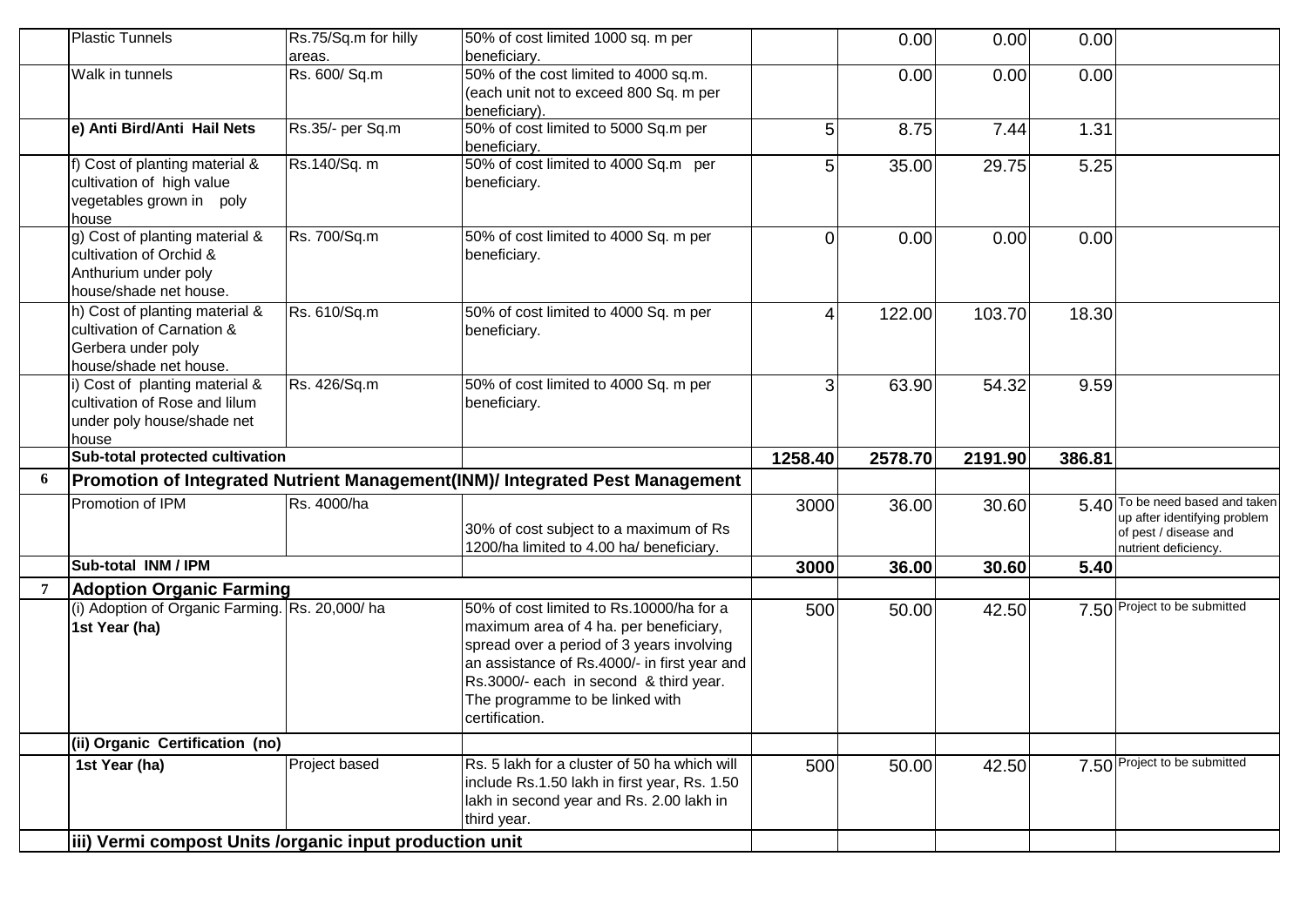|   | i) Vermi compost Units                                                                            | Rs.1,00,000/ unit for<br>permanent structure and<br>Rs. 16,000/unit for HDPE<br>Vermibed. | 50% of cost conforming to the size of the<br>unit of 30'x8'x2.5' dimension of permanent<br>structure to be administered on pro-rata<br>basis. 50% of cost conforming to the size<br>of 96 cft (12'x4'x2') and IS 15907:2010 to<br>be administered on pro-rata basis. | 250          | 125.00 | 106.25 |        | $\circ$<br>18.75 Designs para meter<br>HDPE beds will conformer<br>to BIS standards<br>(IS<br>15907:2010) |
|---|---------------------------------------------------------------------------------------------------|-------------------------------------------------------------------------------------------|----------------------------------------------------------------------------------------------------------------------------------------------------------------------------------------------------------------------------------------------------------------------|--------------|--------|--------|--------|-----------------------------------------------------------------------------------------------------------|
|   | ii) Vermibeds                                                                                     | do                                                                                        | do                                                                                                                                                                                                                                                                   | 250          | 20.00  | 17.00  | 3.00   |                                                                                                           |
|   | Sub-total                                                                                         |                                                                                           |                                                                                                                                                                                                                                                                      | 1500.00      | 245.00 | 208.25 | 36.75  |                                                                                                           |
|   | <b>Certification for Good</b><br>Agricultural Practices (GAP),<br><b>Including infrastructure</b> | Rs. 10,000/ha                                                                             | 50% of the cost for maximum of<br>4ha/beneficiary.                                                                                                                                                                                                                   | 0            | 0.00   | 0.00   | 0.00   |                                                                                                           |
|   | <b>Centre of Excellence for</b><br><b>Horticulture</b>                                            | Rs.1000.00 lakh/ centre                                                                   | 100% of cost to public sector. This can be<br>established through bi-lateral co-operation<br>also.                                                                                                                                                                   | $\mathbf{1}$ | 675.00 | 573.75 | 101.25 |                                                                                                           |
| 8 | Pollination support through beekeeping                                                            |                                                                                           |                                                                                                                                                                                                                                                                      |              |        |        |        |                                                                                                           |
|   | Honey bee colony                                                                                  | Rs.2000/colony of 8<br>frames                                                             | 40% of cost limited to 50 colonies /<br>beneficiary.                                                                                                                                                                                                                 | 3000         | 24.00  | 20.40  | 3.60   |                                                                                                           |
|   | <b>Hives</b>                                                                                      | Rs 2000/ per hive.                                                                        | 40% of cost limited to 50 colonies /<br>beneficiary.                                                                                                                                                                                                                 | 3000         | 24.00  | 20.40  | 3.60   |                                                                                                           |
|   | Equipment including honey<br>extractor (4 frame), food grade<br>container (30 kg), net, etc.      | Rs. 20,000/set                                                                            | 40% of the cost limited to one set per<br>beneficiary.                                                                                                                                                                                                               |              | 0.00   | 0.00   | 0.00   |                                                                                                           |
|   | Sub-total                                                                                         |                                                                                           |                                                                                                                                                                                                                                                                      | 6000         | 48.00  | 40.80  | 7.20   |                                                                                                           |
| 9 | <b>Horticulture Mechanization</b>                                                                 |                                                                                           |                                                                                                                                                                                                                                                                      |              |        |        |        |                                                                                                           |
|   | i) Tractor (upto 20 PTO HP)                                                                       |                                                                                           |                                                                                                                                                                                                                                                                      |              |        |        |        |                                                                                                           |
|   | a) General category                                                                               | 3.00 lakh/unit                                                                            | 25% of cost, subject to a maximum of Rs.<br>0.75 lakh/unit for general category farmers,<br>and in the case if SC, ST, Small &<br>Marginal famers, women farmers and<br>beneficiaries in NE states, 35% of cost,<br>subject to a maximum of Rs. 1.00 lakh per        | 70           | 52.50  | 44.63  | 7.88   |                                                                                                           |
|   | b) SC, ST, Small & Marginal<br>farmer                                                             | 3.00 lakh/unit                                                                            | 25% of cost, subject to a maximum of Rs.<br>0.75 lakh/unit for general category farmers,<br>and in the case if SC, ST, Small &<br>Marginal famers, women farmers and<br>beneficiaries in NE states, 35% of cost,<br>subject to a maximum of Rs. 1.00 lakh per        | 30           | 30.00  | 25.50  | 4.50   |                                                                                                           |
|   | Tractor/Power tiller (below 20 BHP) driven equipments                                             |                                                                                           |                                                                                                                                                                                                                                                                      |              |        |        |        |                                                                                                           |
|   | a) Land Development, tillage and seed bed<br>preparation equipments                               |                                                                                           |                                                                                                                                                                                                                                                                      |              |        |        |        |                                                                                                           |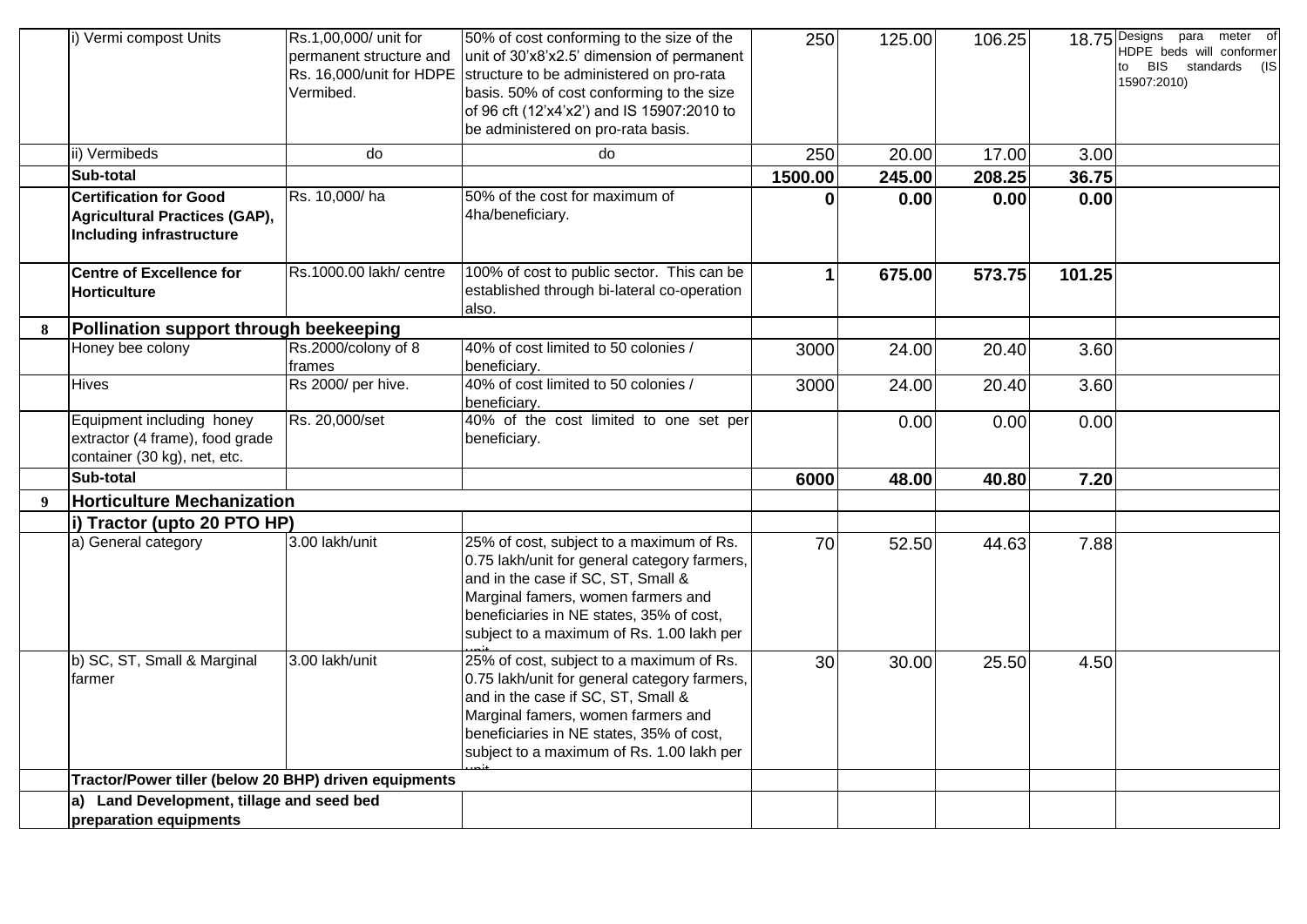| i) General category                                   | 0.30 lakh per unit | Subject to a maximum of Rs.0.12 lakh/unit<br>for general category farmers, and in the<br>case if SC, ST, Small & Marginal farmers,<br>women farmers and beneficiaries in NE<br>states, subject of a maximum of Rs. 0.15<br>lakh/unit.  | 25 | 3.00  | 2.55  | 0.45 |  |
|-------------------------------------------------------|--------------------|----------------------------------------------------------------------------------------------------------------------------------------------------------------------------------------------------------------------------------------|----|-------|-------|------|--|
| ii) For SC, ST, Small & Marginal                      | 0.30 lakh per unit | Subject to a maximum of Rs.0.12 lakh/unit<br>for general category farmers, and in the<br>case if SC, ST, Small & Marginal farmers,<br>women farmers and beneficiaries in NE<br>states, subject of a maximum of Rs. 0.15<br>lakh/unit.  | 25 | 3.75  | 3.19  | 0.56 |  |
| Sowing, planting reaping and digging equipments<br>b) |                    |                                                                                                                                                                                                                                        |    |       |       |      |  |
| i) General category                                   | 0.30 lakh per unit | Subject to a maximum of Rs.0.12 lakh/unit<br>for general category farmers, and in the<br>case if SC, ST, Small & Marginal farmers,<br>women farmers and beneficiaries in NE<br>states, subject of a maximum of Rs. 0.15<br>lakh/unit.  | 25 | 3.00  | 2.55  | 0.45 |  |
| ii) For SC, ST, Small & Marginal                      | 0.30 lakh per unit | Subject to a maximum of Rs.0.12 lakh/unit<br>for general category farmers, and in the<br>case if SC, ST, Small & Marginal farmers,<br>women farmers and beneficiaries in NE<br>states, subject of a maximum of Rs. 0.15<br>lakh/unit.  | 25 | 3.75  | 3.19  | 0.56 |  |
| Plastic mulch laying machine<br>C)                    |                    |                                                                                                                                                                                                                                        |    |       |       |      |  |
| i) General category                                   | 0.70 lakh per unit | Subject to a maximum of Rs.0.28 lakh/unit<br>for general category farmers, and in the<br>case if SC, ST, Small & Marginal farmers,<br>women farmers and beneficiaries in NE<br>states, subject of a maximum of Rs. 0.35<br>lakh/unit.  | 25 | 7.00  | 5.95  | 1.05 |  |
| ii) For SC, ST, Small & Marginal                      | 0.70 lakh per unit | Subject to a maximum of Rs.0.28 lakh/unit<br>for general category farmers, and in the<br>case if SC, ST, Small & Marginal farmers,<br>women farmers and beneficiaries in NE<br>states, subject of a maximum of Rs. 0.35<br>lakh/unit.  | 25 | 8.75  | 7.44  | 1.31 |  |
| iv) Self-propelled Horticulture Machinery             |                    |                                                                                                                                                                                                                                        |    |       |       |      |  |
| i) General category                                   | 2.50 lakh per unit | Subject to a maximum of Rs. 1.00 lakh/unit<br>for general category farmers, and in the<br>case if SC, ST, Small & Marginal farmers,<br>women farmers and beneficiaries in NE<br>states, subject of a maximum of Rs. 1.25<br>lakh/unit. | 25 | 25.00 | 21.25 | 3.75 |  |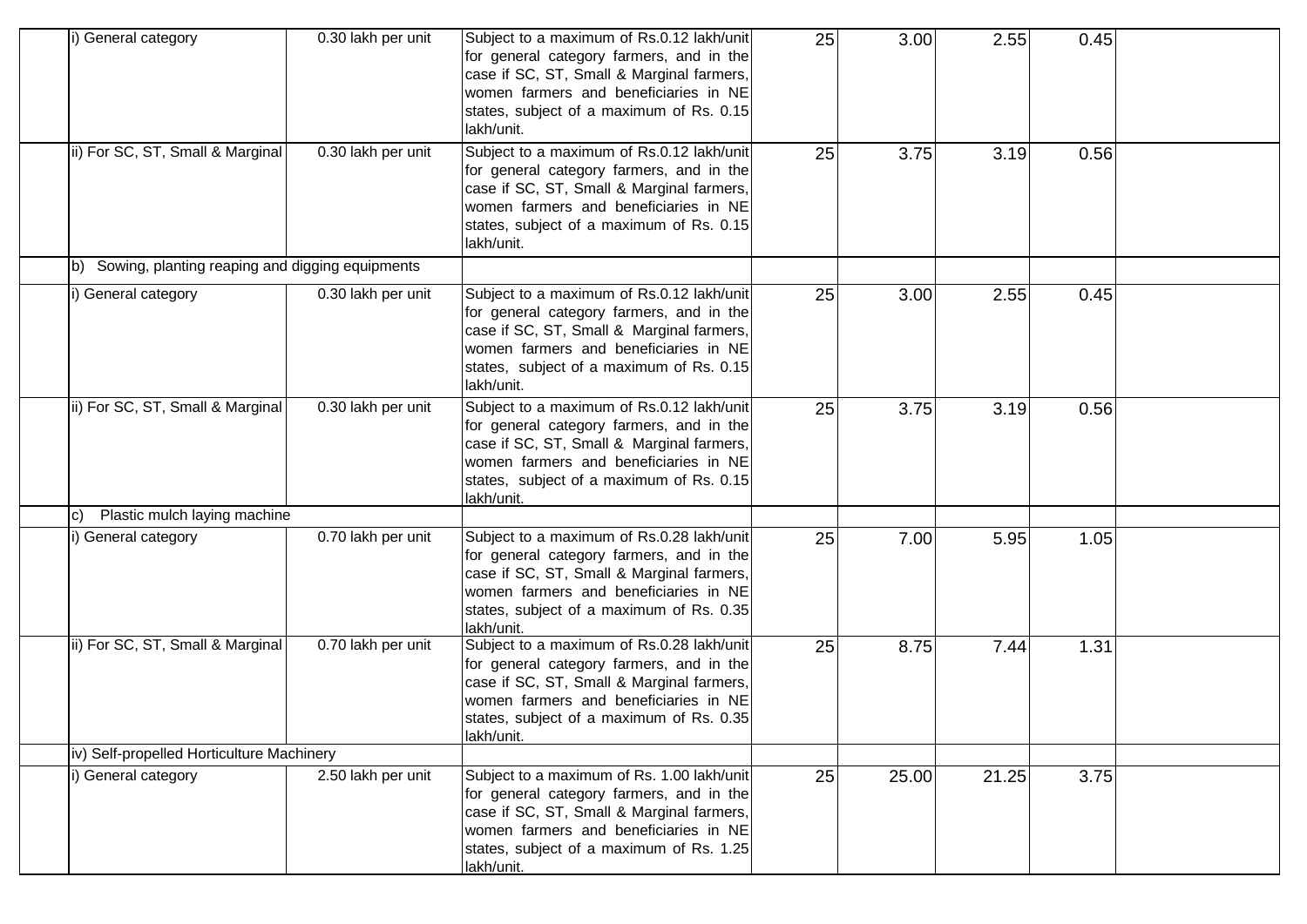|           | ii) For SC, ST, Small & Marginal                                                                                                       | 2.50 lakh per unit                                         | Subject to a maximum of Rs. 1.00 lakh/unit<br>for general category farmers, and in the<br>case if SC, ST, Small & Marginal farmers,<br>women farmers and beneficiaries in NE<br>states, subject of a maximum of Rs. 1.25<br>lakh/unit. | 25             | 31.25  | 26.56  | 4.69  |                                                                                                                                              |
|-----------|----------------------------------------------------------------------------------------------------------------------------------------|------------------------------------------------------------|----------------------------------------------------------------------------------------------------------------------------------------------------------------------------------------------------------------------------------------|----------------|--------|--------|-------|----------------------------------------------------------------------------------------------------------------------------------------------|
|           | v) Import of new machines $\&$ Rs. 50.00 lakh per unit<br>tools for<br>horticulture<br>for<br>demonstration purpose (Public<br>sector) |                                                            | 100% of the total cost.                                                                                                                                                                                                                |                | 0.00   | 0.00   | 0.00  |                                                                                                                                              |
|           | Sub-total                                                                                                                              |                                                            |                                                                                                                                                                                                                                        | 300            | 168.00 | 142.80 | 25.20 |                                                                                                                                              |
|           | <b>Technology Dissemination</b><br>through demonstration/ Front<br><b>Line Demonstration (FLD)</b>                                     | Rs. 25.00 lakh                                             | 75 % of cost in farmers' field and 100% of<br>cost in farms belonging to Public Sector,<br>SAUs etc. No change                                                                                                                         |                | 0.00   | 0.00   | 0.00  |                                                                                                                                              |
| <b>10</b> | Human Resource Development (HRD)                                                                                                       |                                                            |                                                                                                                                                                                                                                        |                |        |        |       |                                                                                                                                              |
|           | HRD for Supervisors &<br>Entrepreneurs                                                                                                 | Rs. 20.00 lakh / unit                                      | 100% of the cost in first year.<br>In<br>subsequent years, cost of infrastructure<br>not to be claimed.                                                                                                                                | $\overline{c}$ | 40.00  | 34.00  | 6.00  |                                                                                                                                              |
|           | <b>HRD</b> for Gardeners                                                                                                               | Rs. 15.00 lakh / unit                                      | 100% of the cost.                                                                                                                                                                                                                      | 0              | 0.00   | 0.00   | 0.00  |                                                                                                                                              |
|           |                                                                                                                                        | <b>Training of farmers</b>                                 |                                                                                                                                                                                                                                        |                |        |        |       |                                                                                                                                              |
|           | Within the State                                                                                                                       | Rs. 1000/day per farmer<br>including transport             | 100% of the cost.                                                                                                                                                                                                                      | 2400           | 24.00  | 20.40  | 3.60  |                                                                                                                                              |
|           | Outside the state                                                                                                                      | Project based as per<br>actual.                            | 100% of the cost.                                                                                                                                                                                                                      |                | 5.00   | 4.25   | 0.75  |                                                                                                                                              |
|           |                                                                                                                                        | (e) Exposure visit of farmers                              |                                                                                                                                                                                                                                        |                |        |        |       |                                                                                                                                              |
|           | Outside the State                                                                                                                      | Project based as per<br>actual.                            | 100% of the cost.                                                                                                                                                                                                                      |                | 60.00  | 51.00  | 9.00  |                                                                                                                                              |
|           | Outside India                                                                                                                          |                                                            | Rs. 4.00 lakh / participant Project Based. 100% of air/rail travel cost.                                                                                                                                                               |                | 0.00   | 0.00   |       | 0.00 Project to be submitted                                                                                                                 |
|           |                                                                                                                                        |                                                            | Training / study tour of technical staff/ field functionaries                                                                                                                                                                          |                |        |        |       |                                                                                                                                              |
|           | Within the State                                                                                                                       | Rs.300/day per<br>participant plus TA/DA,<br>as admissible | 100% of the cost.                                                                                                                                                                                                                      | 50             | 0.15   | 0.13   | 0.02  |                                                                                                                                              |
|           | Study tour to progressive<br>States/ units (group of<br>minimum 5 participants)                                                        | Rs.800/day per<br>participant plus TA/DA,<br>as admissible | 100% of the cost.                                                                                                                                                                                                                      | 50             | 0.40   | 0.34   | 0.06  |                                                                                                                                              |
|           | Outside India                                                                                                                          |                                                            | Rs. 6.00 lakh / participant 100% of the cost on actual basis.                                                                                                                                                                          | 5              | 30.00  | 25.50  |       | 4.50 Project to be submitted                                                                                                                 |
|           | Sub-total                                                                                                                              |                                                            |                                                                                                                                                                                                                                        | 2507           | 159.55 | 135.62 | 23.93 |                                                                                                                                              |
| 11        |                                                                                                                                        | <b>INTEGRATED POST HARVEST MANAGEMENT</b>                  |                                                                                                                                                                                                                                        |                |        |        |       |                                                                                                                                              |
|           | Pack house / On farm<br>collection & storage unit                                                                                      | Rs. 4.00 lakh/unit with<br>size of 9Mx6M                   | 50% of the capital cost.                                                                                                                                                                                                               | 100            | 200.00 | 170.00 |       | 30.00 Minutes of SLEC meeting<br>to be submitted along with<br>details of beneficiareis,<br>locaiton, etc to facilitate<br>release of funds. |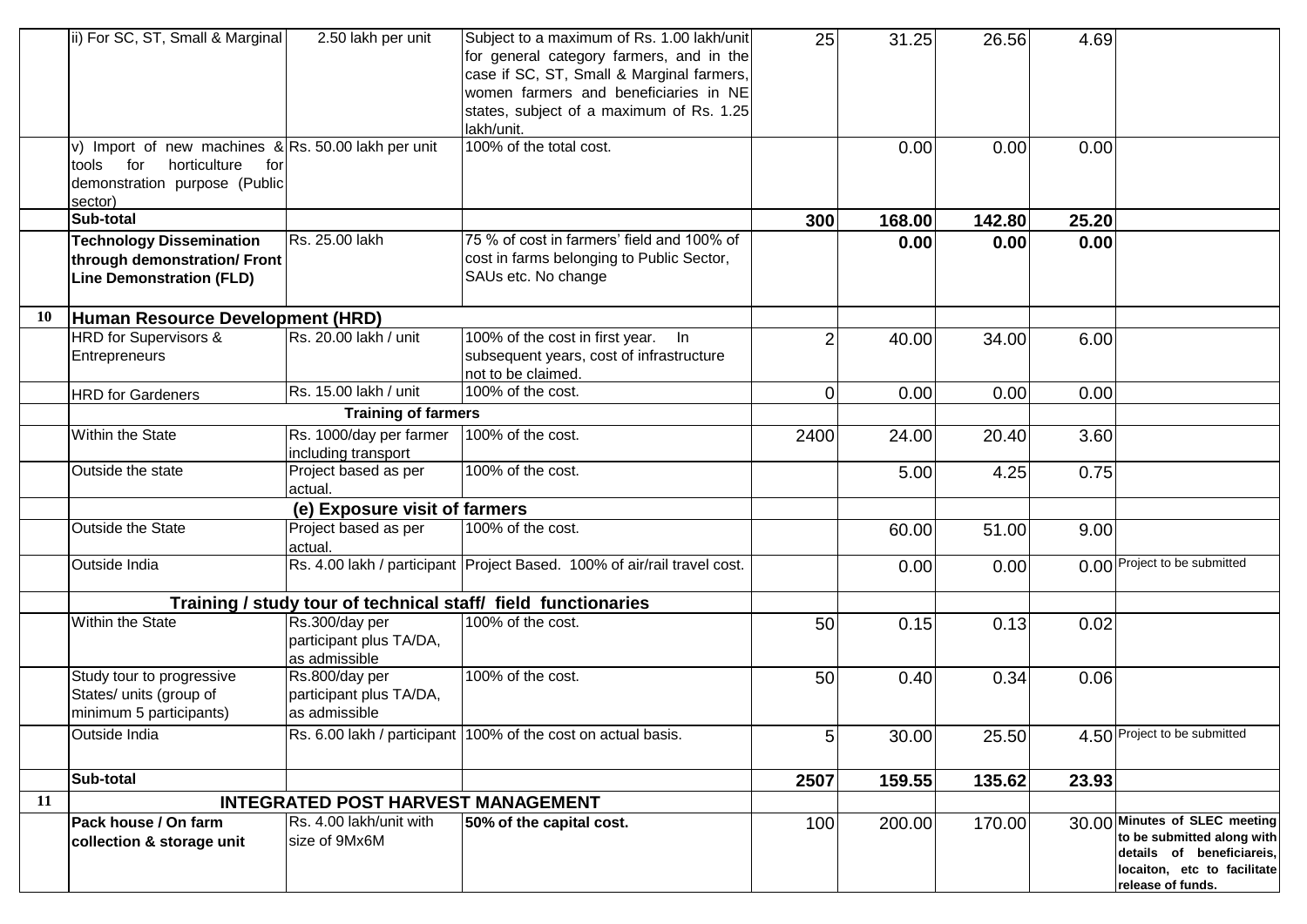|    | Integrated pack house with<br>facilities for conveyer belt,<br>sorting, grading units, washing,<br>drying and weighing.                                   | Rs. 50.00 lakh per unit<br>with size of 9Mx18M                                     | Credit linked back-ended subsidy @ 35%<br>of the cost of project in general areas and<br>50% of cost in case Hilly & Scheduled<br>areas, per beneficiary.    |      | 17.50   | 14.88   | 2.63   |                                                                                                                                                   |
|----|-----------------------------------------------------------------------------------------------------------------------------------------------------------|------------------------------------------------------------------------------------|--------------------------------------------------------------------------------------------------------------------------------------------------------------|------|---------|---------|--------|---------------------------------------------------------------------------------------------------------------------------------------------------|
|    | Pre-cooling unit                                                                                                                                          | Rs. 25.00 lakh / unit with<br>capacity of<br>6MT.                                  | Credit linked back-ended subsidy @ 35%<br>of the cost of project in general areas and<br>50% of cost in case Hilly & Scheduled<br>areas, per beneficiary.    |      | 8.75    | 7.44    | 1.31   |                                                                                                                                                   |
|    |                                                                                                                                                           | <b>Cold Storage (Construction, Expansion and Modernisation)</b>                    |                                                                                                                                                              |      |         |         |        |                                                                                                                                                   |
|    | i) Cold storage units Type 1 -<br>basic mezzanine structure with 5,000 MT capacity)<br>large chamber (of >250 MT)<br>type with single temperature<br>zone | Rs. 8,000/MT, (max                                                                 | Credit linked back-ended subsidy @ 35%<br>of the cost of project in general areas and<br>50% of cost in case Hilly & Scheduled<br>areas, per beneficiary.    | 2    | 180.04  | 153.03  |        | 27.01 3215 MT of Capcity                                                                                                                          |
|    | Refer vans/ containers (general Rs. 26.00 lakh for 9 MT<br>areas)                                                                                         | (NHM & HMNEH), and<br>prorata basis for lesser<br>capacity, but not below 4<br>MT. | Credit linked back-ended subsidy @ 35%<br>of the cost of project in general areas and<br>50% of cost in case of Hilly & Scheduled<br>areas, per beneficiary. | 5    | 45.50   | 38.68   |        | 6.83 Project to be submitted                                                                                                                      |
|    | Ripening chamber<br>project in general areas                                                                                                              | Rs. 1.00 lakh/MT.                                                                  | -do-                                                                                                                                                         | 500  | 175.00  | 148.75  |        | 26.25 Project to be submitted                                                                                                                     |
|    | Evaporative / low energy cool Rs. 5.00 lakh/unit<br>chamber (8 MT)                                                                                        |                                                                                    | 50% of the total cost.                                                                                                                                       |      | 0.00    | 0.0     | 0.0    |                                                                                                                                                   |
|    | <b>Primary/ Mobile / Minimal</b><br>processing unit                                                                                                       | Rs. 25.00 lakh/unit.                                                               | Credit linked back-ended subsidy @ 40%<br>of the capital cost of project in general<br>areas and 55% in case of Hilly &<br>Scheduled areas, per beneficiary. |      | 10.00   | 8.50    |        | 1.50 Minutes of SLEC meeting to<br>be submitted along with<br>details<br>of<br>beneficiareis,<br>locaiton, etc to facilitate<br>release of funds. |
|    | Low cost onion storage<br>structure (25 MT)                                                                                                               | Rs. 1.75 lakh/per unit                                                             | 50% of the total cost.                                                                                                                                       | 750  | 656.25  | 557.81  |        | 98.44 Minutes of SLEC meeting to<br>be submitted along with<br>of<br>beneficiareis.<br>details<br>locaiton, etc to facilitate<br>alease of funds  |
|    | Sub-total                                                                                                                                                 |                                                                                    |                                                                                                                                                              | 1360 | 1293.04 | 1099.08 | 193.96 |                                                                                                                                                   |
| 12 | <b>ESTABLISHMENT</b>                                                                                                                                      |                                                                                    | OF MARKETING INFRASTRUCTURE FOR HORTICULTURAL                                                                                                                |      |         |         |        |                                                                                                                                                   |
|    | Retail Markets/ outlets<br>(environmentally controlled)                                                                                                   | Rs. 15.00 lakh /unit                                                               | Credit linked back-ended subsidy @ 35%<br>of the capital cost of project in general<br>areas and 50% in case of Hilly &<br>Scheduled areas, per beneficiary. | 2    | 10.50   | 8.93    |        | 1.58 Minutes of SLEC meeting to<br>be submitted along with<br>details of beneficiareis,<br>locaiton, etc to facilitate<br>release of funds.       |
|    | <b>Static/Mobile Vending Cart/</b><br>platform with cool chamber.                                                                                         | Rs. 30,000/ unit                                                                   | 50% of total cost.                                                                                                                                           |      | 0.00    | 0.00    | 0.00   |                                                                                                                                                   |
|    | Sub-total                                                                                                                                                 |                                                                                    |                                                                                                                                                              | 2.00 | 10.50   | 8.93    | 1.58   |                                                                                                                                                   |
|    | <b>Functional Infrastructure for:</b>                                                                                                                     |                                                                                    |                                                                                                                                                              |      |         |         |        |                                                                                                                                                   |